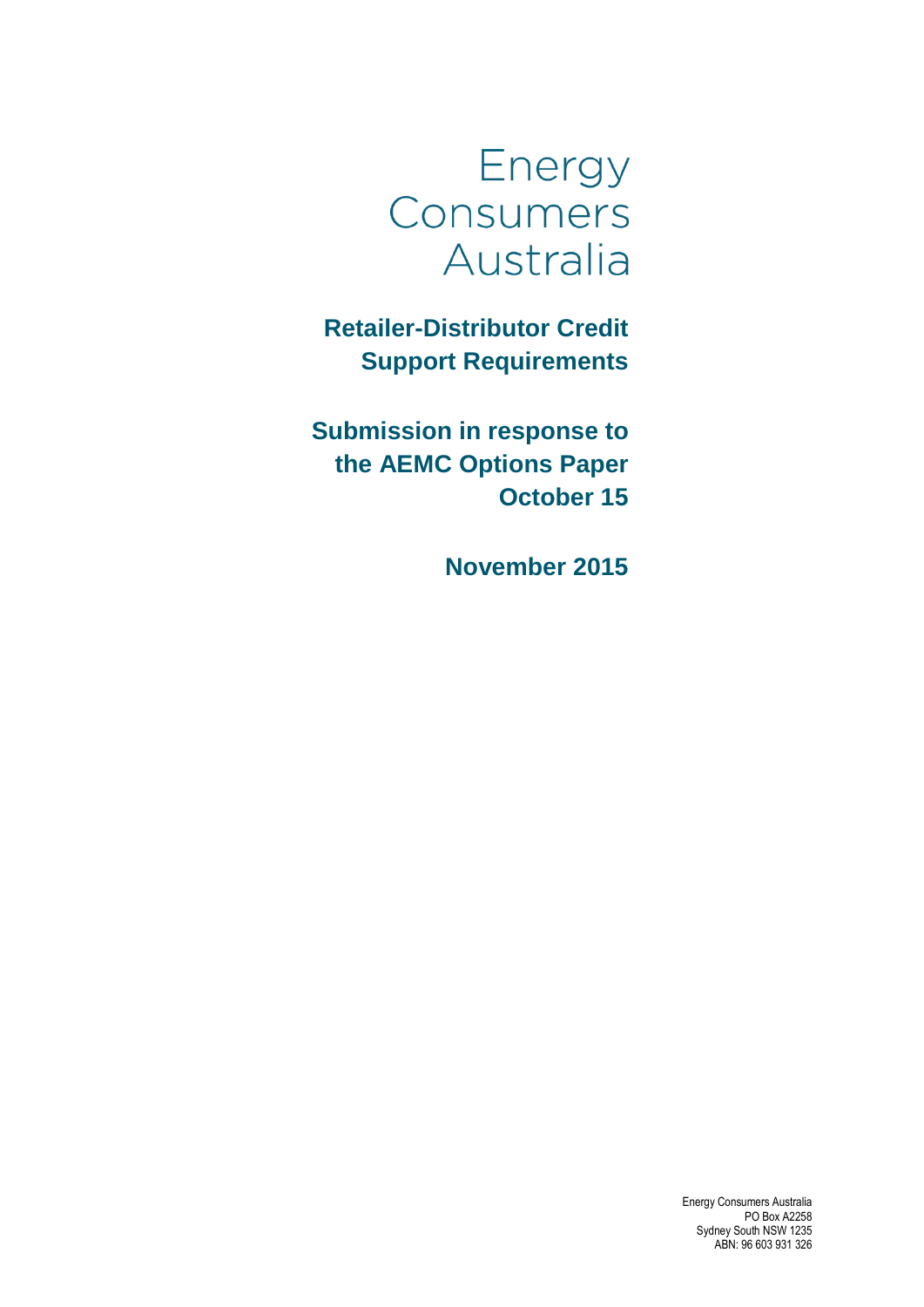## **Retailer-Distributor Credit Support Requirements**

## **Background**

The AEMC has received rule change requests from AGL, COAG Energy Council and Jemena that all relate to the general question of revenue security for distributors in the face of insolvency of a retailer. The AEMC has wisely decided to consider these together.

As ECA understands the situation from the Issues Paper the current arrangements include two elements; "credit support" and loss recovery through the "unders and overs" process.

Credit support is identified as a requirement to provide security by way of bank guarantee or similar in relation to the credit provided by the distributor to the retailer.

The rules already provide for the distributor to be "made whole" following an insolvency event. Their costs (including revenue foregone, though the rule may need to be clarified) are recovered from other customers once the distributor can reset prices.

Issues with the current arrangements are the inconsistency of the credit support requirements, the potential that the distributor will not cover all losses and the threat of systemic risk created by the cash flow impact on the distributor of a major default.

## The Interests of Consumers

The objective of the energy market arrangements is the promotion of the long term interests of consumers. The objective of the various laws is the promotion of the efficient investment in, and operation and use of, energy services for the long term interest of consumers with regard to price, quality, reliability, safety and security of supply.

In general the interest of consumers is best promoted by the promotion of effective competition where such competition is viable. In the case of markets where competition is not viable, e.g. distribution networks, regulation is applied to ensure that prices are no more than they need to be to provide agreed standards of service.

These are the core principles under which the scenarios proposed in the discussion paper need to be considered. In addition, the incentive of relevant participants to support the objectives under the various scenarios needs to be considered.

In this context the role of the distributor is critical. Given the stringent prudential requirements that apply in the wholesale energy market, the distributors are the largest commercial partners of retailers. The distributors are likely to be the largest party affected by the insolvency of a retailer. Arrangements that remove all risk from the distributor remove the incentive for the distributor to take action to trigger the insolvency event. Delay could result in the cost to be recovered from other industry participants to be greater than it needs to be.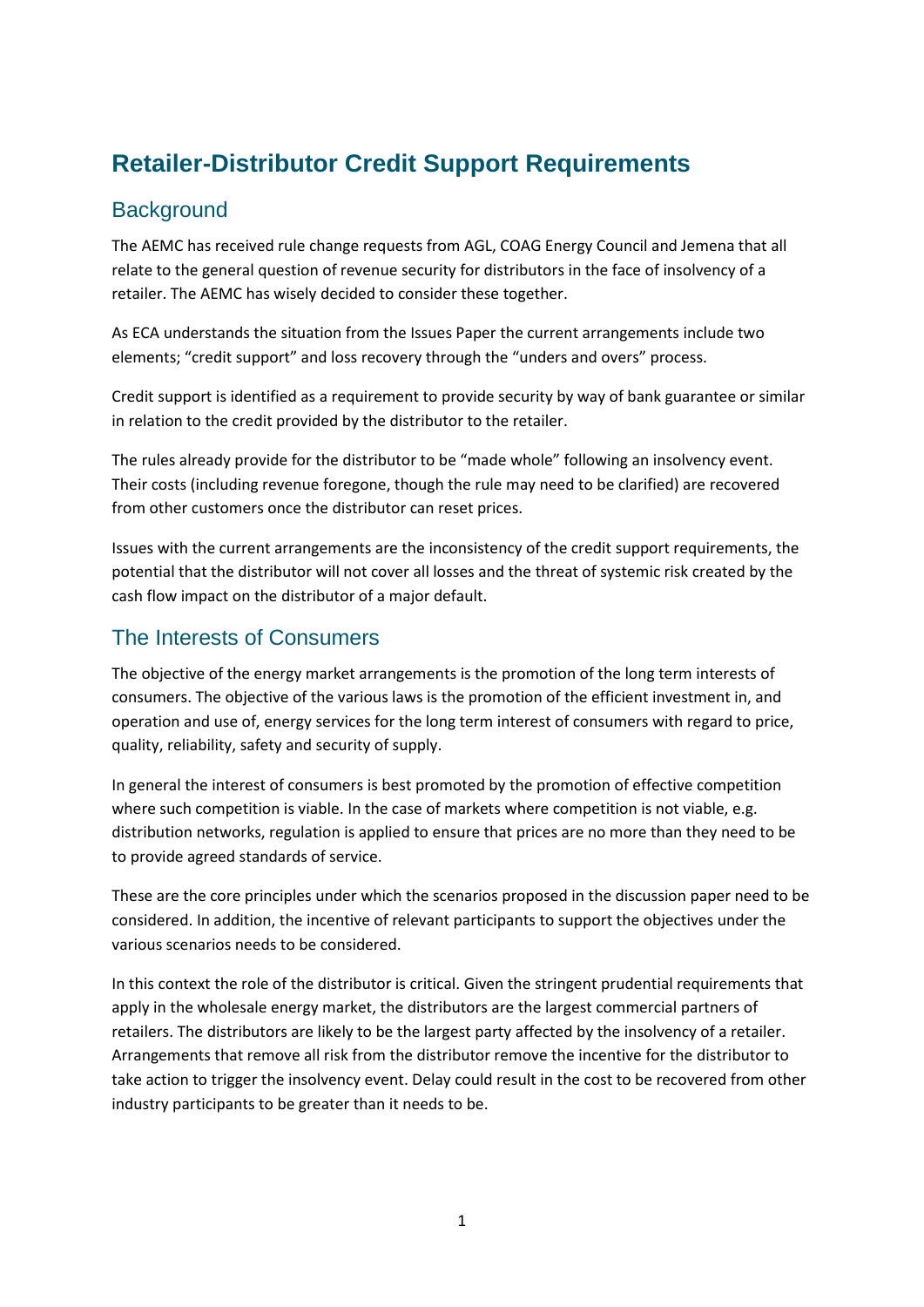In general credit support arrangements act as a barrier to entry to the retail market. Barriers to entry are one of the most significant impediments to the development of competitive markets, and the interests of consumers are not well served by the creation of such barriers.

An insolvency event is likely to occur because a retailer has simply applied a poor business model; primarily they sold energy below their costs. Their customers have got a good deal.

All customers are likely to have benefitted from the presence of this retailer, as other retailers responded. Providing for the distributors to recover their losses by placing a "levy" (the unders) on other customers (well retailers actually) is therefore relatively minor. This is the part where the rules need to ensure there is an incentive for the distributor to act. A flat 1% materiality rule doesn't work because it creates the perverse incentive for the distributor to delay taking recovery action until the losses are high enough.

While the idea that a large retailer with 30% or more of a distributor's customers could be insolvent sounds scary, the reality is that the retailer will have assets including its debt book that will provide cash in the liquidation process. In addition the recovery process may be spread over a number of years so the per-bill impact is low.

The only outstanding issue then is the liquidity required for the distributor until the recovery is complete.

The modelling of a liquidity support scheme needs to reflect that the system wide exposure is not the failure of each distributors' largest retailer. Both the formulas under sub-option 4.1 and 4.2 will overprovision for the risk of a single retail failure unless every distributor has the same largest retailer (they don't).

There is a slight conundrum in determining liquidity support. If the retail industry is highly concentrated retail margins are likely to be high and the risk of insolvency of the largest retailers will be low. If the retail industry is diverse the risk exposure from any one retailer is lower.

The quantum of liquidity support each distributor needs available is really based upon an assessment of the risk weighting of their retail portfolio. That is, it is the sum of the NCL weighted by creditworthiness of each retailer.

This support could be provided in two ways.

The first would be a level of cash that the distributor should be required to have on hand. From the point of view of the financing of the distributors this is an amount of cash that should be considered a prudent amount of the RAB, with the interest earned on the cash included in the revenue allowance.

The second would be by way of a finance facility which would incur ongoing charges to retailers that would be passed on to consumers. This is the option that is proposed in the AEMC option 4.

The third possibility is that there is a level of concern being expressed here that is irrelevant because the management of insolvency events is simply a requirement of management in undertaking their own risk assessment. In particular, in determining the appropriate gearing level for the distribution